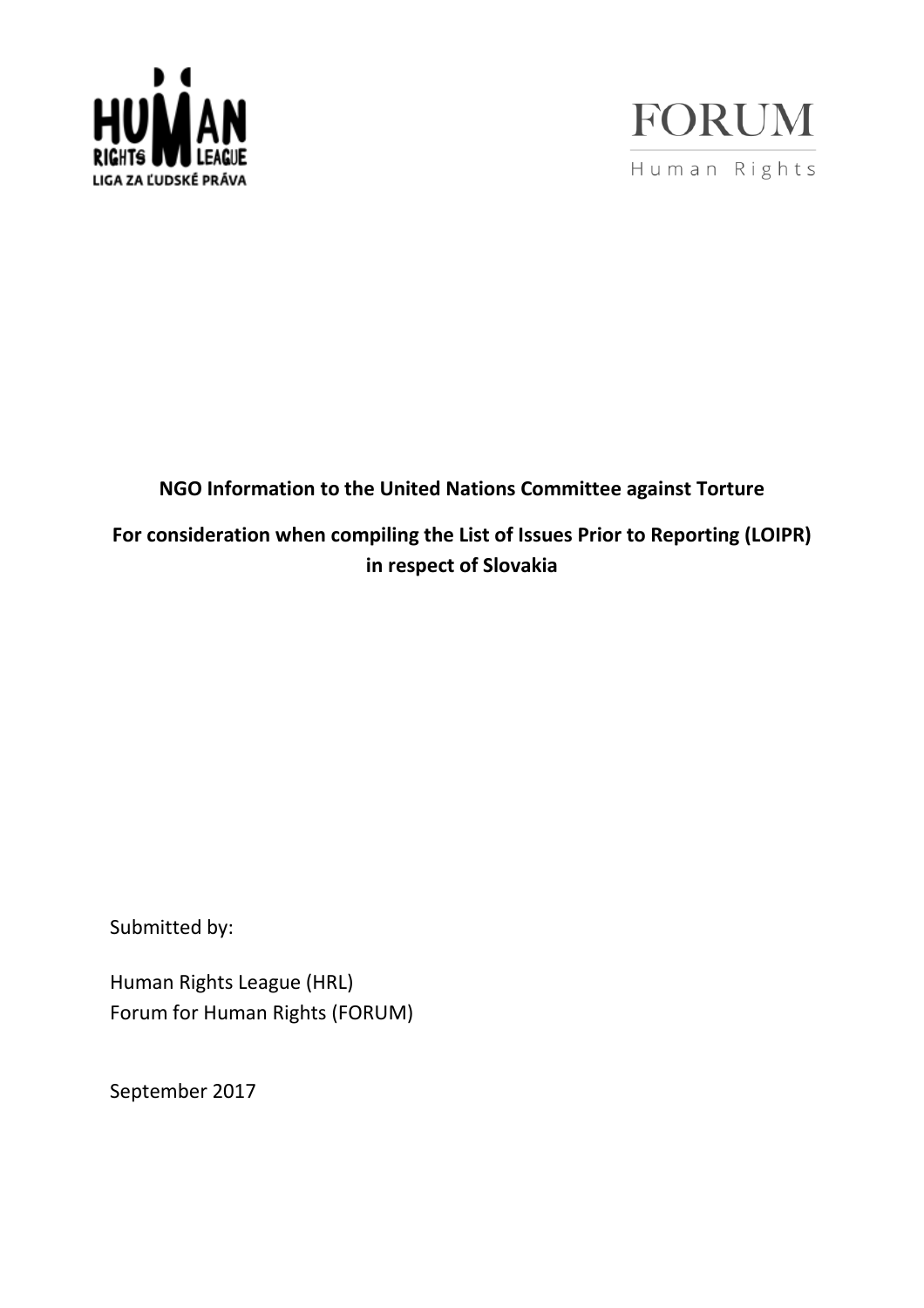#### **Introduction**

This written submission provides an outline of issues of concern with regard to the Slovak Republic's compliance with the provisions of the UN Convention Against Torture (hereinafter "the CAT"), with particular focus on rights of migrants.

The submission has been written jointly by two non-governmental organisations, the Human Rights League (HRL)<sup>1</sup> and the Forum for Human Rights (FORUM)<sup>2</sup>, and is aimed to assist the Committee with its consideration of List of issues prior to reporting in respect Slovakia's Fourth Periodic Report about compliance with the CAT.

#### **Concrete Comments**

#### **1. Ratification of OP-CAT**

One of the key concerns is the fact that Slovakia has failed to ratify the OP-CAT. In practice, there is a systemic lack of monitoring of places of detentions, including immigration detention. **Therefore, we kindly ask the Committee to raise this issue in LOIPR.**

#### **2. Immigration detention**

#### *2.1. Immigration detention of families with children*

Slovak authorities **routinely** detain migrant families with minor children in the immigration detention centres which are not accommodated to their needs. In 2015 and 2016 there were 451 children who arrived to Slovakia, especially from Afghanistan, Iraq, Syria and Kosovo.<sup>3</sup> In in the first three months of 2017 another 27 children were placed in detention, coming from Afghanistan, Iran, Iraq and Syria. There were 12 children of 0-6 years of age, 12 children 7 – 15 years of age and 3 children were 16 or 17 years of age. Average duration of their stay in detention had been 19 days.**<sup>4</sup>** Other data on reasons and the length of their detention are unavailable.

 $\overline{a}$ 

 $^1$  HRL is a civic association established in 2005 by lawyers and attorneys dedicated to providing legal assistance to foreigners and refugees in Slovakia with aspiration to support building of transparent and responsible immigration, asylum and integration policies respecting human rights and dignity. The HRL combines provision of direct services - quality and free-of-charge legal aid to migrants and refugees in Slovakia with advocacy and strategic litigation in relation to establishment, development and implementation of immigration, asylum and integration policies in Slovakia. The HRL also strives to contribute to education of new generation of young lawyers knowledgeable and skilled in the area of asylum and immigration law. Human Rights League cooperates with Trnava University Law Faculty facilitating its Asylum Law Clinics. For more information, please visit [www.hrl.sk.](http://www.hrl.sk/)

 $2$  FORUM is an international human rights organisation active in the Central European region. It provides support to domestic and international human rights organisations in advocacy and litigation and also leads domestic and international litigation activities. FORUM has been supporting a number of cases pending before domestic judicial authorities and before the European Court of Human Rights. FORUM authored and coauthored number of reports and information with the UN and Council of Europe bodies on situation in the Central European region, especially Slovakia and the Czech Republic. For more information, please visit [www.forumhr.eu.](http://www.forumhr.eu/)

 $3$  Data gathered by the Foreign Police Directorate.

 $<sup>4</sup>$  Ibid.</sup>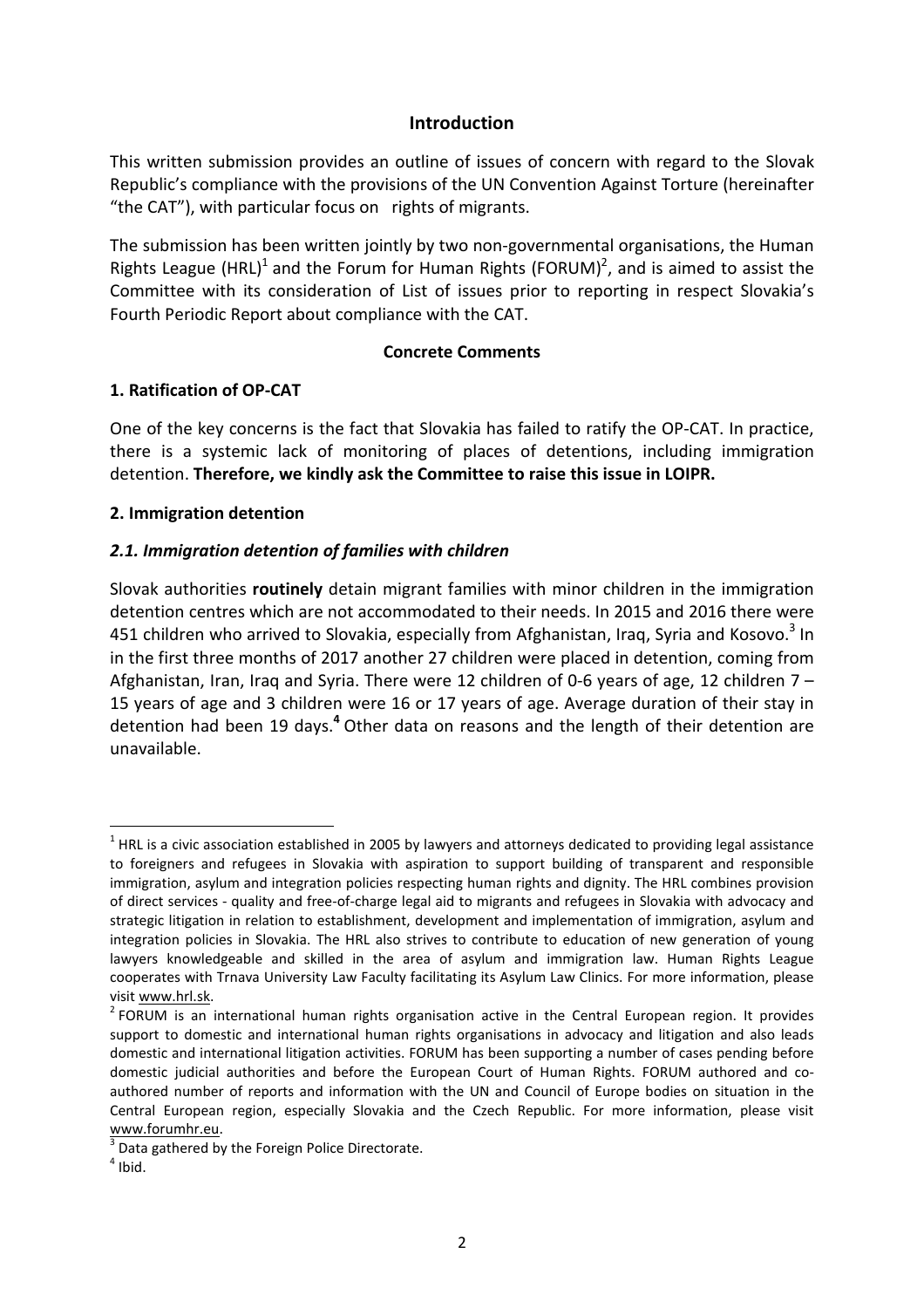There are two immigration detention centres in Slovakia, Sečovce<sup>5</sup> and Medveďov<sup>6</sup>. None of the detention centres is suitable for accommodation of families with children. Both centres are operated and guarded by the foreign police and have strict **prison-like regime.** The centres are surrounded by barbed wire and all windows are wired. The detained persons can move freely only within the designated sector and movement in fresh air is possible only twice a day for one hour for adults and three times a day for minors under supervision of uniformed police guards. $<sup>7</sup>$ </sup>

Further, children with parents are escorted for having a meal twice or three times a day. There is a minimum of civil personal in these centres. The families with children are constantly guarded by uniformed police, even during visit of physician or during one hour walks in the open air. Even the playgrounds in *Sečovce* detention centre are surrounded by wire. Only very recently, the legislative amendment introduced a right of minors detained in immigration detention to education (previously they had right to education only after three months of detention) and to leisure activities.<sup>8</sup> However, there are persisting concerns as regards access to education as it remains unclear when exactly children are allowed to enter the school during school year and how their education is being provided in practice. Also very recently, the legislator introduced a right of families with children to psychological and social services and crises intervention<sup>9</sup>, however, it is not yet clear how this right will be fulfilled in practice.

We are very concerned about the practice of routine detention of families with minor children in immigration detention in Slovakia which constitutes inhuman and degrading treatment in respect of children and may reach that level also in respect of their parents.<sup>10</sup> Many international bodies and experts explicitly recommend abolishing detention of families with children in immigration context. $^{11}$ 

## *Proposed questions:*

What steps have the Government been planning to take in order to abolish detention of migrant families with children in irregular position?

 $\overline{a}$ 

<sup>5</sup> *Police Detention Centre in Sečovce* is located in eastern Slovakia, 60 km from the Ukrainian border. It has capacity to detain 176 persons with possibility to increase the capacity to 184 persons.

<sup>6</sup> *Police Detention Centre in Medveďov* is located in southwest Slovakia, on the border with Hungary. It has capacity to detain 152 persons, with the possibility to increase the capacity by 40 more places.

<sup>7</sup> Law no. 404/2011 Coll. on residence of foreign nationals, as amended, Section 96(1).

 $<sup>8</sup>$  Ibid, Section 96(2).</sup>

 $^9$  Ibid., Section 96(3).

<sup>10</sup> See, among others, *Muskhadzhiyeva and Others v Belgium*, no. 41442/07, ECHR judgment of 19. 1. 2010; *Popov v France*, no. 39472/07 and 39474/07, ECHR judgment of 19. 1. 2012; *A. B. and Others v. France*, no. 11593/12, ECHR judgment of 12. 7. 2016. See also the Human Rights Committee jurisprudence on this topic, in particular 1050/2002, *D. and E. v. Australia*, para. 7.2; 794/1998, *Jalloh v. Netherlands*, paras. 8.2–8.3; 1324/2004, *Shafiq v. Australia*, para. 7.3; 900/1999, *C. v. Australia*, paras. 8.2 and 8.4

 $11$  See, among others, Report of the Special Rapporteur on torture and other cruel, inhuman or degrading treatment or punishment, Juan E. Méndez, 5 March 2015, A/HRC/28/68, § 80; Report of the Special Rapporteur on the human rights of migrants, François Crépeau, Regional study: management of the external borders of the European Union and its impact on the human rights of migrants, 24 April 2013, A/HRC/23/46, § 48; UN Committee on the Rights of the Child, report of 2012 Day of General Discussion of 28 September 2012, "The Rights of All Children in the Context of International Migration", § 32.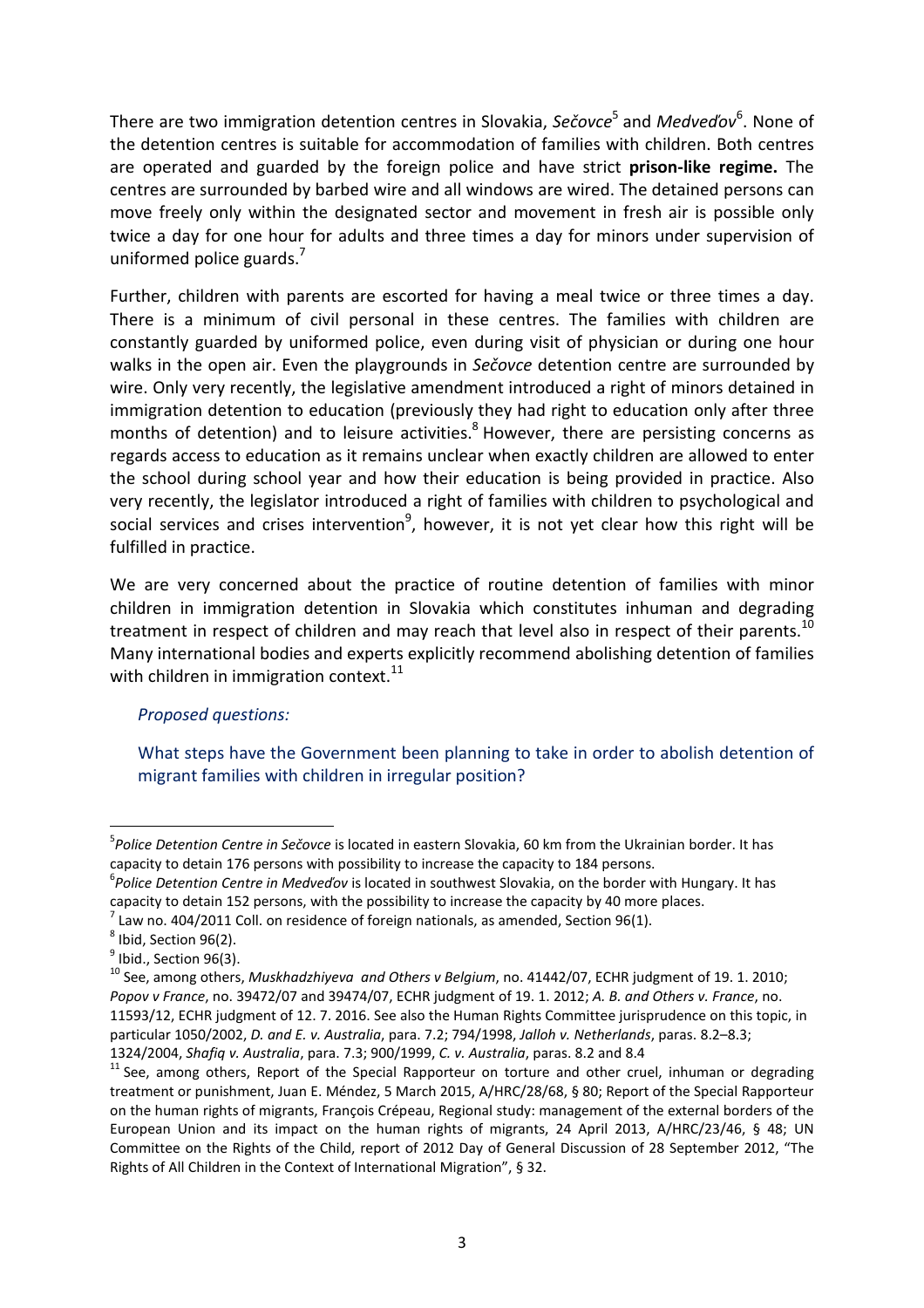Please provide information on conditions in detention centres for families with minor children and average duration of their detention.

## *2.2. Lack of alternatives to detention*

The detention of migrant families with children in irregular position can be ordered by foreign police authority by a detention order, which is an administrative decision.<sup>12</sup> The immigration detention can be ordered only for the necessary period of time and may last up to six months (this period cannot be prolonged in case of families with minor children).<sup>13</sup>

The law provides for two alternatives to detention - financial guarantee and report of residence.<sup>14</sup> However, in order to use the alternative, a foreigner must show that he/she has: (i) accommodation, and at the same time, (ii) financial means to cover for each day of his/her stay the amount of EUR 56/day.<sup>15</sup> It is worth to mention that minimal monthly life subsistence in Slovakia in 2017 was EUR 198.09 per adult person.<sup>16</sup> Thus, a foreigner whose detention should be determined for say 30 days would have to prove to have at least EUR 1,680 in order to be granted alternative to detention in form of residence reporting. This makes this form of alternative practically inaccessible to families with children, taking into consideration that they would have to (i) find an accommodation in a foreign country and (ii) prove financial means for every family member in the amount stated above. Further, there are no support services or special shelters for migrant families available. Therefore, to our knowledge, the alternatives to detention have been rarely used in practice and they are *de facto* inaccessible to migrant families in irregular position.

## *Proposed question:*

Please, inform the Committee about conditions for applicability of alternatives to immigration detention, including data on use of alternatives.

## *2.3. Conditions in immigration detention centres*

Another issue of concern are conditions of detention centres in general. Upon a placement in detention facility, foreigners have very limited access to outside world. Their mobile phones, laptops and other devices are confiscated and they could use the telephone machines on coins only. The access to internet is not routinely provided, unless in specific cases.

The law provides that health care for detainees is covered by public health insurance provided by the State, but detainees need to pay for certain medical interventions and medication as any other participant in the public health insurance system.<sup>17</sup> **Medical care** is provided by nurse every working day and by doctor who visits the detention centre on

 $\overline{a}$  $12$  Law no. 404/2011 Coll. on residence of foreign nationals, as amended, Section 88 et seq.

 $^{13}$  Ibid, Section 88(4).

 $14$  Ibid, Section 89 (3).

<sup>&</sup>lt;sup>15</sup> Decree of the Ministry of Interior of the Slovak Republic no. 499/2011 of 15 December 2011 on determining the amount of funds needed to cover the costs of residence of third country to the territory of the Slovak Republic.

<sup>&</sup>lt;sup>16</sup>Source: https://www.employment.gov.sk/sk/rodina-socialna-pomoc/hmotna-nudza/zivotne-minimum/

 $17$  Law no. 499/2011 Coll. on health insurance as amended, Section 3(3)(f)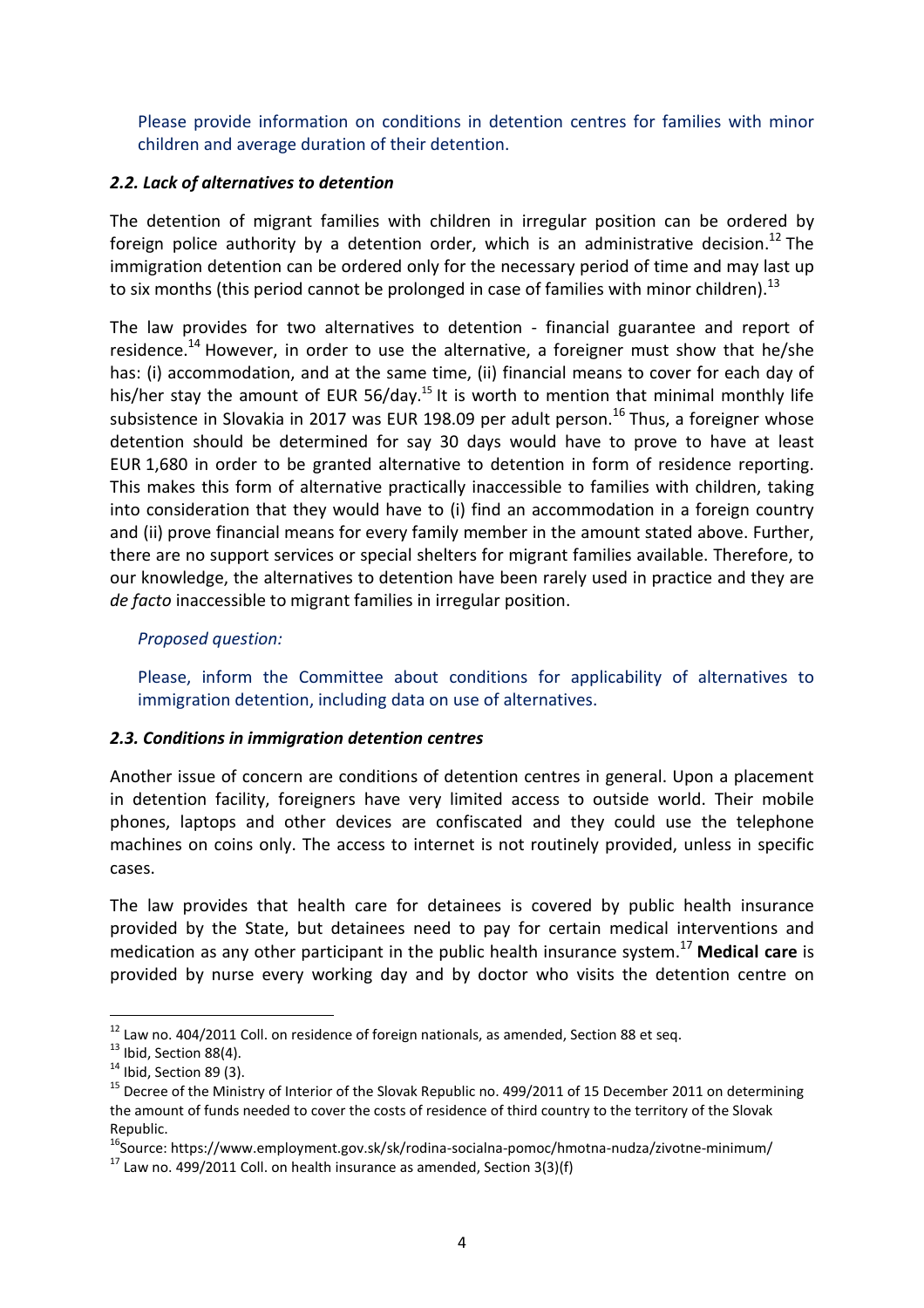regular but not daily basis. Communication problems were reported frequently as the medical personnel do not speak foreign languages and interpreters or cultural mediators are rarely called by the centres to interpret during medical check-ups. Several families complained about insufficient medical treatment, lack of direct communication with medical personnel and related insufficient understanding of diagnosis and of provided treatment. Moreover, there is **no psychologist** or any other relief services in neither of the detention centres unless provided by NGOs through project funds. There is only one social worker employed by *Sečovce* detention centre and one by *Medveďov* detention centre who shall secure communication with all the detained persons.

There is **no specific procedure being in place to identify and treat vulnerable persons.** HRL encountered cases where a person with serious psychiatric condition had been detained in prolonged periods in *Medveďov* detention centre without any access to psychological care. Also we are concerned about single woman being placed in the *Medveďov* detention centre without necessary accommodations of their needs.

Further, there is a practice of **systematic handcuffing** of migrants who are detained. HRL observed that almost every migrant who had been detained was subjected to handcuffs and even special belt when transported, including women and parents of minor children. Handcuffs are routinely ordered and not used only exceptionally.

Finally, being subjected to these conditions, the section 91 (3) of the Act on Residence of Foreign Nationals provides that when released, detained persons have to **pay the costs of their detention**, particularly the food that had been provided.

#### *Proposed questions:*

 $\overline{a}$ 

Please, provide detailed information about conditions in immigration detention centres, including on access to health and psychological care. Describe the procedure of identification of vulnerable persons and accommodations of their needs.

Further, please inform the Committee under which circumstances can persons detained for immigration purposes be handcuffed and provide information about incidence of handcuffing of detained foreign nationals.

## *2. 4. Police violence and solitary confinement in the Medveďov detention centre*

We would also like to draw the Committee's attention to Report of the Slovak Defender of Rights who performed investigation of **police intervention** in the *Medveďov* detention centre of **3 September 2015** against detained foreigners who decided to protest against conditions in the centre, and found a number of violations of detainees' rights, including inappropriate use of force.<sup>18</sup> The incident had been largely medialized and the media reports include a video depicting the incident. $^{19}$ 

<sup>&</sup>lt;sup>18</sup> Slovak Defender of Rights, Notification about results of investigation of police intervention and proposition of measures to be taken, no. 2527/2015/VOP, 25 Septemer 2015.

<sup>&</sup>lt;sup>19</sup> See among many Monika Tódová, Proti utečencom v Medveďove zasahovali policajti, ktorí nevedeli po anglicky, 28. 9. 2015, Dennik N, available at: [https://dennikn.sk/253036/put-your-hands-stol-znela-vyzva](https://dennikn.sk/253036/put-your-hands-stol-znela-vyzva-policajta-utecencom-medvedove/)[policajta-utecencom-medvedove/](https://dennikn.sk/253036/put-your-hands-stol-znela-vyzva-policajta-utecencom-medvedove/)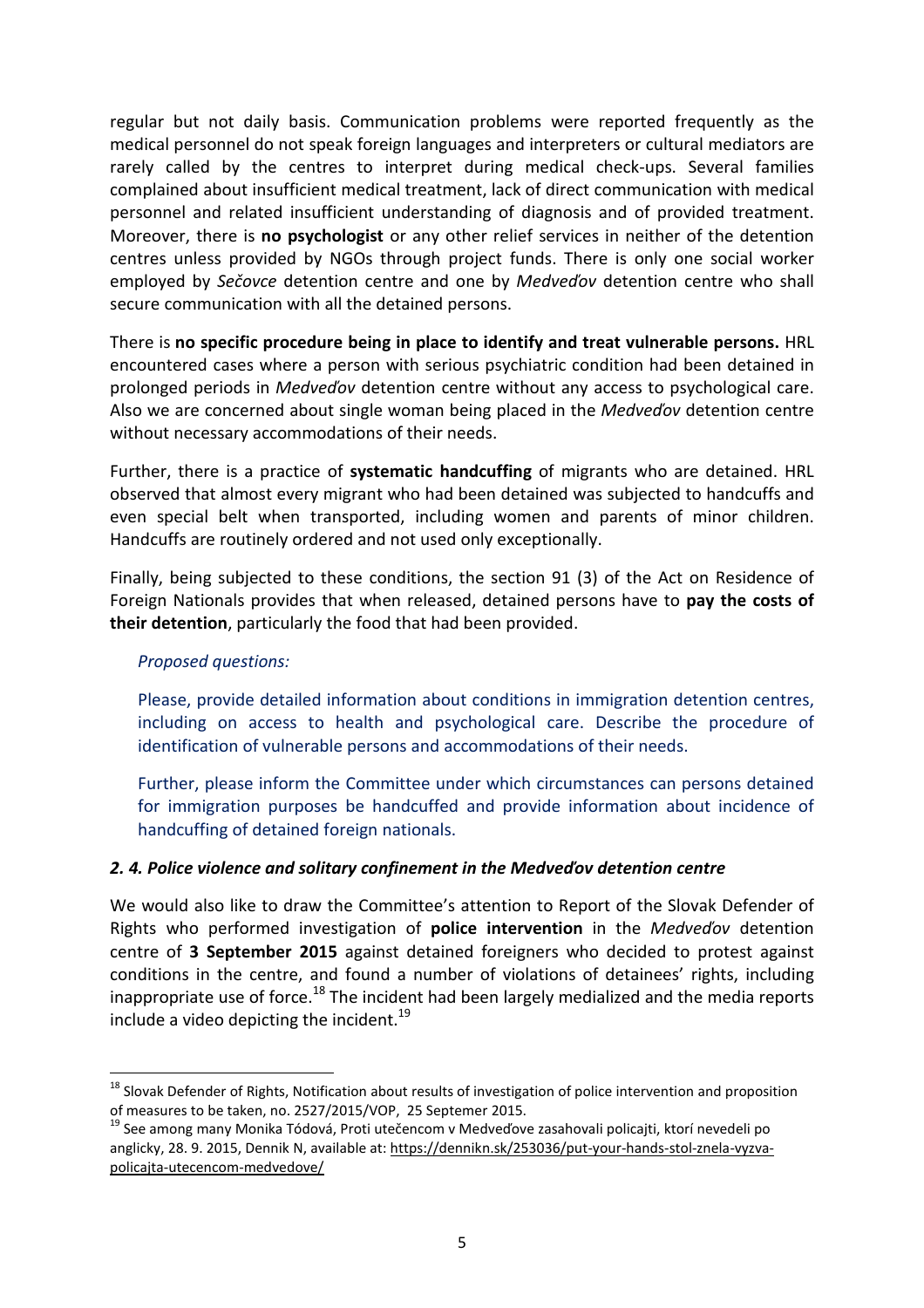Since several of the protesting foreigners had been placed in the solitary confinement after the incident, the Slovak Defender of Human Rights also monitored the conditions in the cells of **solitary confinement**. She concluded that these cells do not meet the international standards. In particular, the Defender noticed that system of treatment with persons placed in solitary confinement has prison-like character, and that this system is dehumanised and allows for their degradation. In particular, the Defender discovered that the persons placed in solitary confinement are under **constant monitoring**, that their cells have **full and round the clock artificial lightening** (including during the night), that the detainees are under constant **camera recording** of whole cell **including toilet**, that they stay in one small empty cell interrupted by short walk in small empty fenced and guarded yard. The report further continues with other findings.

These reports of the Slovak Defender are not public since they reacted on individual complaints. We believe, however, that the Committee should get acquaint with these reports as they contain very serious information and suggest that the conditions in the solitary confinement in the *Medveďov* detention centre violate prohibition of inhuman and degrading treatment.

#### *Proposed questions:*

Please provide information of all incidents of police violence in the immigration detention centres, including the police intervention of 3 September 2015. Please inform the Committee about the results of investigation into this incident.

Please provide information about the conditions in solitary confinement cells in the *Medveďov* detention centre, including the number of persons placed in these cells, on what grounds and for how long.

#### **3. Access to legal aid**

 $\overline{a}$ 

Apart from above expressed concerns, we would like to inform the Committee about general lack of legal aid available to asylum seekers detained in immigration detention centres. Free legal aid is crucial to effectively secure guarantees of *non-refoulment* to the foreigners deprived of their liberty as well as guarantees against arbitrary detention.

First of all, the detained foreigners have no access to free legal aid in the administrative proceedings before the foreign police (process when a foreigner is at the police station which decides on his/her immigration detention). This is very problematic as from our practice this is the most important stage of the procedure as it is crucial to reveal substantial issues that can change the course of actions of the police, including deciding on alternatives to detention or not to detain the person at all.

Once detained, the foreigners in material need have right to free legal aid in the judicial proceedings to review legality of their detention. Free legal aid shall be provided by the Legal Aid Centre.<sup>20</sup> In practice detained foreigners particularly in the *Medveďov* detention

<sup>&</sup>lt;sup>20</sup> The Centre for Legal Aid was created pursuant to the Act No. 327/2005 Coll. on the Provision of Legal Aid for People in Material Need (hereinafter only "the Act") as a state budgetary organization under the Ministry of Justice of the Slovak Republic with the aim to provide free legal aid to persons in material need. For further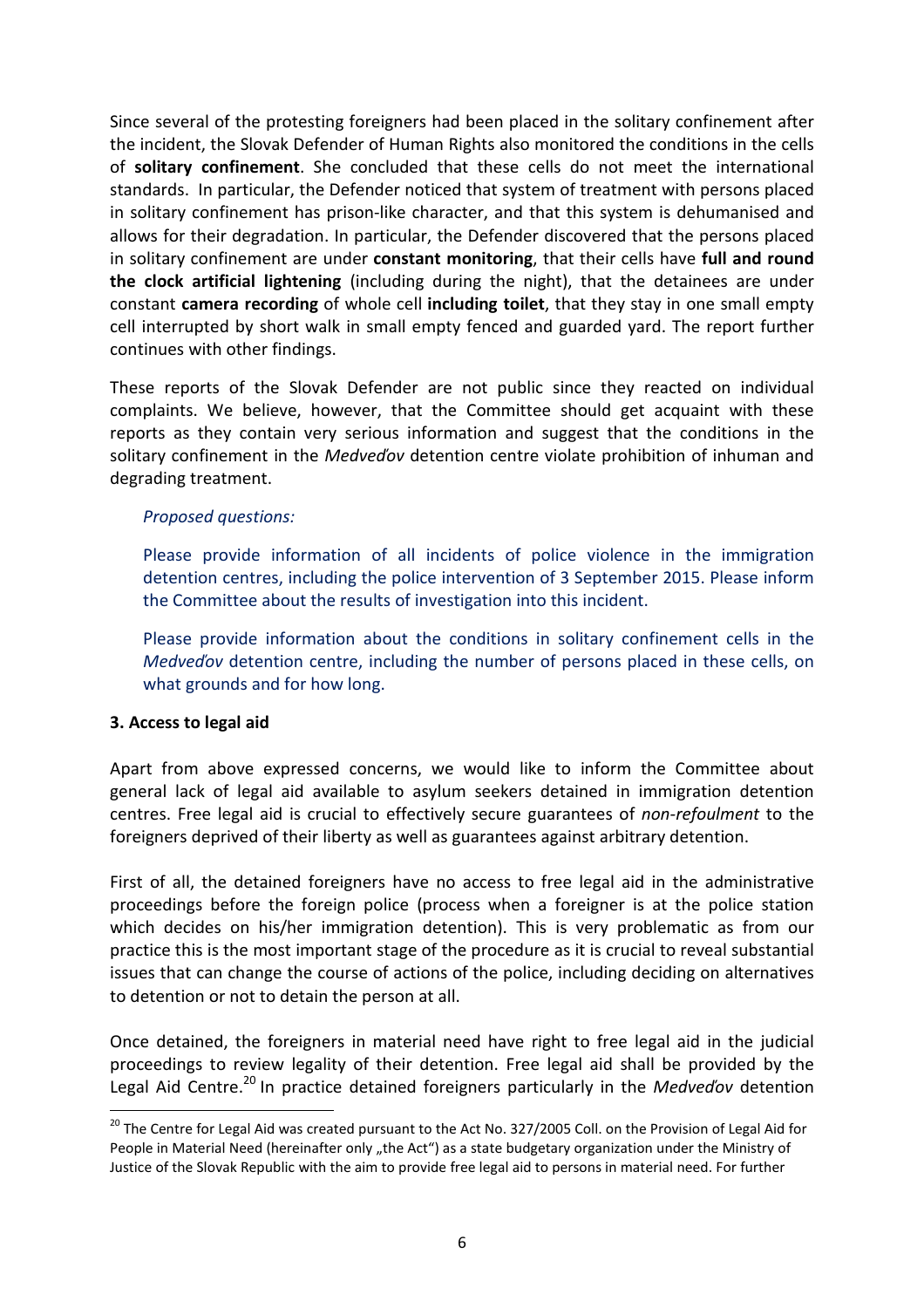centre may have problems to reach free legal aid. The *Medveďov* detention centre is not periodically visited by lawyers from the Legal Aid Centre and in such situation the foreigners can make a request with the police in the detention centre and request visit by the Legal Aid Centre. However, this may take considerable time and the time-limit to initiate judicial review of detention is only 7 days (counted from the moment of detention order).

What is even more worrying is that **asylum seekers in detention have been excluded from free legal aid** in the asylum proceedings in the first instance (i.e. the proceedings before the migration office of the Ministry of Interior).<sup>21</sup> We consider this practice to be discriminatory and contrary to international obligations of Slovakia to secure protection against *nonrefoulment*. The first instance asylum proceedings are the only proceedings in which international protection can be granted. The courts which examine appeals cannot grant asylum. Also all evidence has to be submitted in proceedings before the migration office where no legal aid is provided to detained foreigners. Also unlike asylum seekers residing in asylum facilities, asylum seekers detained in detention centres have very limited or no access to information on asylum procedure in Slovakia, their rights and duties and legal assistance being provided in the asylum facilities.

#### *Proposed questions:*

<u>.</u>

How does the Government secure access to free legal aid in the detention centres for foreign nationals, including in the asylum proceedings? What is the scope of the legal aid available to asylum seekers in Slovakia in general?

#### **4. Guarantees of** *non-refoulment* **at the Slovak-Ukrainian border**

Human Rights League have been monitoring the access of foreigners to the territory of the Slovak Republic and to asylum procedures at the Slovak-Ukrainian border since 2007 as implementing partner of UNHCR. We have received complaints that foreign nationals were **pushed back to Ukraine** within hours claiming that their application for asylum had been ignored by the Slovak border police. Similar findings were published by the Human Rights Watch.<sup>22</sup> Having no means to verify their statements, we have advocated for presence of independent monitors during the border procedures ensuring effective information of foreigners and their sufficient access to asylum procedures in Slovakia. Foreigners in the border procedures have no access to free legal aid, since the Legal Aid centre does not have legal competence to provide legal aid in border procedures. Their access to information, UNHCR or non-government organisations during border procedures are very limited. We also find problematic that the police in many cases excluded **suspensive effect** of appeals

information about the Centre, see: [http://www.centrumpravnejpomoci.sk/wp-content/uploads/2014/03/WEB-](http://www.centrumpravnejpomoci.sk/wp-content/uploads/2014/03/WEB-AJ042016.pdf)[AJ042016.pdf.](http://www.centrumpravnejpomoci.sk/wp-content/uploads/2014/03/WEB-AJ042016.pdf) 

Legal regulation guarantees free legal aid for asylum seekers only in the appellate proceedings, but the Ministry of Interior sponsors free legal aid via EU funds also for asylum seekers in the first instance proceedings before the Migration Office. However, these funds cover only persons residing in asylum facilities or serving prison sentence and NOT asylum seekers detained in the immigration detention centres.

<sup>22</sup> Human Rights Watch, *Buffeted in the Borderland. The Treatment of Asylum Seekers and Migrants in Ukraine*, December 2010, available at: [https://www.hrw.org/report/2010/12/16/buffeted-borderland/treatment](https://www.hrw.org/report/2010/12/16/buffeted-borderland/treatment-asylum-seekers-and-migrants-ukraine)[asylum-seekers-and-migrants-ukraine.](https://www.hrw.org/report/2010/12/16/buffeted-borderland/treatment-asylum-seekers-and-migrants-ukraine)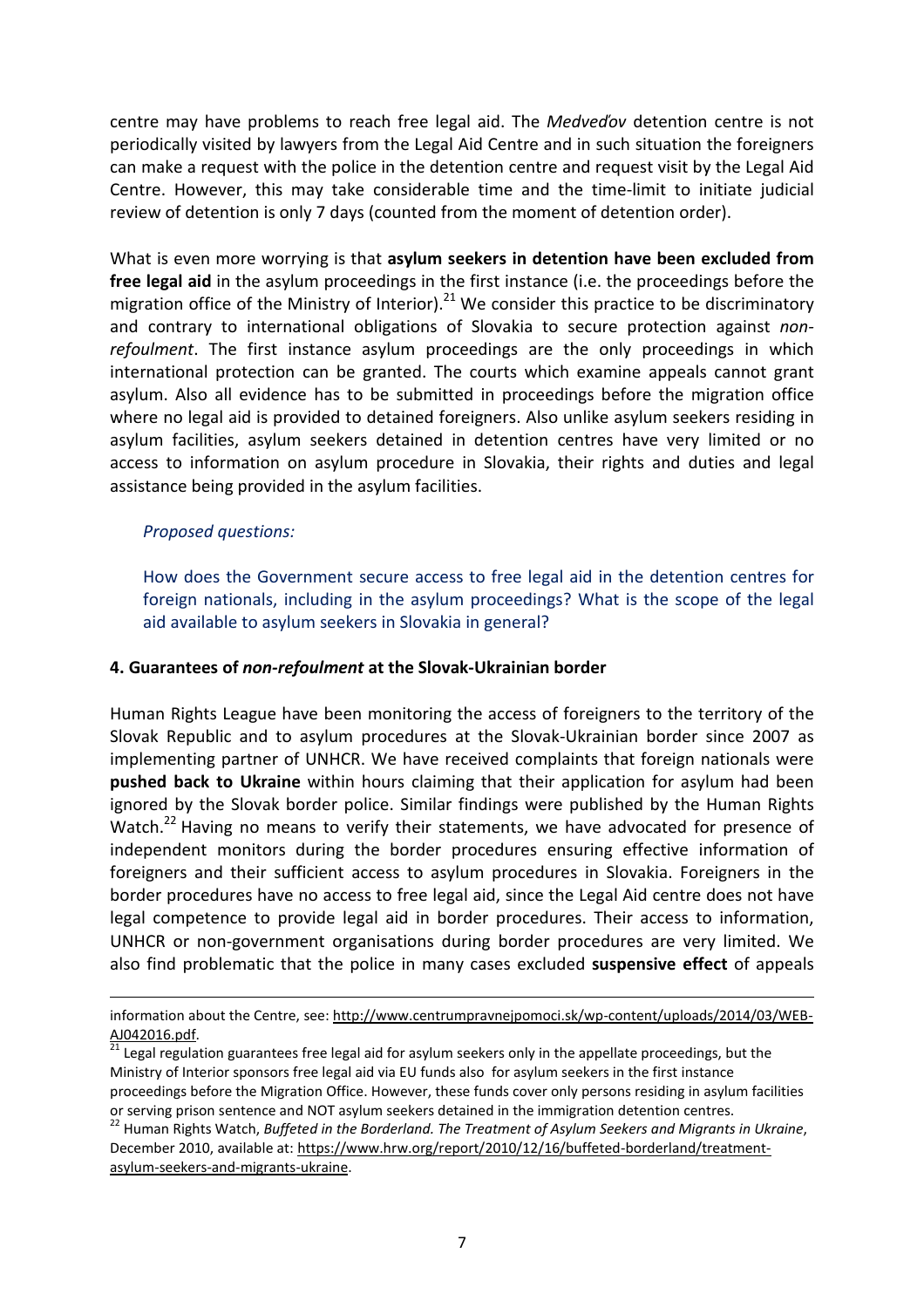against expulsions which enabled immediate transfer of these persons to Ukraine without any possibility to have expulsion orders reviewed by subordinate body. $^{23}$ 

In this context, we would like to draw the Committee's attention to the **two cases pending** before the European Court of Human Rights:

- The case *Asady and Others v. Slovakia* (no. 24917/15)<sup>24</sup> relates to the collective expulsion of nineteen asylum seekers within hours from Slovakia to Ukraine in November 2014. The applicants complain that their expulsion had been of collective nature and constituted a violation of Article 4 Protocol 4 ECHR because the authorities did not carry out an individual assessment and examination of their cases and also denied them access to the asylum procedure in Slovakia. In addition, they argued that they had no effective remedy to challenge their expulsion in violation of Article 13 ECHR because the police excluded the otherwise automatic suspensive effect of appeal against expulsion in their cases. Human Rights League represents the applicants before ECtHR.
- *The case M.S. v. Ukraine and Slovakia* (no. 17189/11) <sup>25</sup> also concerns expulsion of minor unaccompanied Afghani national from Slovakia to Ukraine. The applicant complains that the Slovakian authorities returned him to Ukraine despite the risk that he would be subjected to degrading conditions of detention and the threat of indirect *refoulement* to Afghanistan, where, in turn, he faced a real risk of serious harm. He further complains of not having an effective remedy against his removal to Ukraine and in respect of the risk of indirect *refoulement* to Afghanistan, and that he was not informed, in a language he understood, of the reasons for his detention in Slovakia.

## *Proposed questions:*

 $\overline{a}$ 

How does the Government secure that the principle of *non-refoulment* is effectively secured at the Slovak-Ukrainian border? Please provide information about the access to legal aid and information on asylum proceedings in Slovakia to migrants in the border proceedings.

Please, provide information about the number of expelled foreigners to Ukraine for the last three years and the number of those admitted to the asylum procedure. Please inform the Committee in how many of those cases had the police excluded suspensive effect of appeal against expulsion under Section 55 (2) of the Administrative Procedure Code.

<sup>&</sup>lt;sup>23</sup> Under Section 55(1) of the Administrative Code Procedure (No. 71/1967 Coll.) an appeal against expulsion has automatic suspensive effect. However, under Section 55(2) suspensive effect may be excluded in cases of urgent public interest.

<sup>24</sup> *Asady and Others v. Slovakia*, no. 24917/15, communicated on 26 September 2016, available at: [http://hudoc.echr.coe.int/eng?i=001-167965.](http://hudoc.echr.coe.int/eng?i=001-167965)

<sup>25</sup> *M.S. v. Ukraine and* Slovakia, no. 17189/11, communicated on 15 January 2016, available at: [http://hudoc.echr.coe.int/eng?i=001-160668.](http://hudoc.echr.coe.int/eng?i=001-160668)